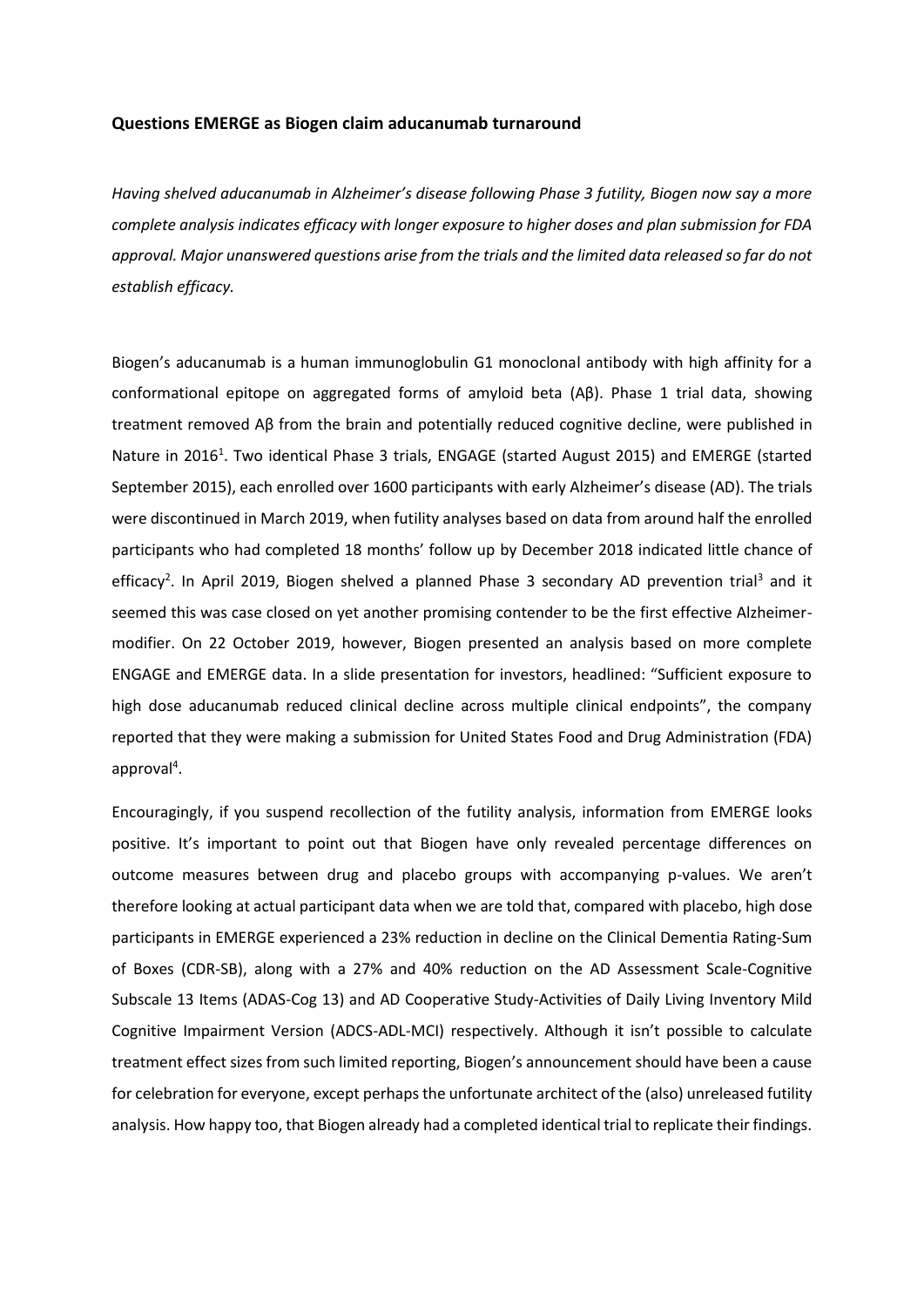Cruelly, ENGAGE turns out to have been EMERGE's evil trial twin and no outcomes were significant or even showed hints of efficacy.

Biogen have tried to explain the futility analysis and what is essentially a failed replication. They claim that at the time of the futility analysis, EMERGE was actually "trending positive", while ENGAGE was not, and that later data pushed EMERGE over the line into significance. Between December 2018 when data were cut for the futility analysis and March 2019 when the trials were discontinued, an additional 179 EMERGE and 139 ENGAGE participants completed 18 months' follow-up to make the final numbers 982 and 1084 respectively. Statistically, around a third of these additional participants would have been randomised to the high dose arms, representing 18% and 13% of the 340 and 345 high dose participants in EMERGE and ENGAGE who comprised what Biogen have called the 'opportunity to complete' population for their unplanned subgroup analyses. Either these participants in EMERGE showed very large treatment responses, or the last 60 randomised to placebo very large decline rates, in order to drive the overall group results from trending-positive-but-considered-futile to significantly positive. Without seeing the actual quantitative data we can't comment further. The replication failure is even harder to explain. Biogen suggest that differences between the trials arose from differential effects of two protocol amendments. These allowed participants who had been dosesuspended due to amyloid-related imaging abnormalities (ARIA) to resume their assigned dose and ApoE4 carriers to titrate to 10 mg/kg. The amendments would have increased exposure of participants to higher antibody doses, but without seeing actual data, the argument that this would have differentially benefitted EMERGE because it started one month after ENGAGE doesn't convincingly explain the different results.

Positive treatment effects that appear in analyses of subsets of participants should always be received with caution. In the same therapeutic area, after failing to meet the primary efficacy endpoints for mild-moderate AD, secondary analyses restricted to mild AD in the early solanezumab trials indicated 34% less cognitive and 18% less functional decline than with placebo, but there was not even a hint of efficacy in the moderate subgrou[p](https://paperpile.com/c/K8MKJO/XjCqg)<sup>5</sup>. This led to EXPEDITION3, involving only mild participants, but which fail[e](https://paperpile.com/c/K8MKJO/lbZPP)d to show significant slowing of cognitive decline<sup>6</sup>. With a sufficiently large trial sample, even very small differences can be s[t](https://paperpile.com/c/K8MKJO/oD2dv)atistically significant<sup>7</sup>. If, and when, the full adacanumab data are made available, it will be essential to examine treatment effect sizes in order to judge whether any statistically significant differences between drug and placebo are actually clinically meaningful for AD patients. The limited data released from Biogen includes two graphs<sup>[4](https://paperpile.com/c/K8MKJO/HAzGB)</sup> showing change from baseline CDR-SB in a post-hoc and non-randomly selected compliance-based subset of patients who received ≥10 uninterrupted high-dose aducanumab treatments. By visual inspection, the difference between this subgroup and all placebo participants at 18 months appears to be roughly 0.75 and 0.5 points in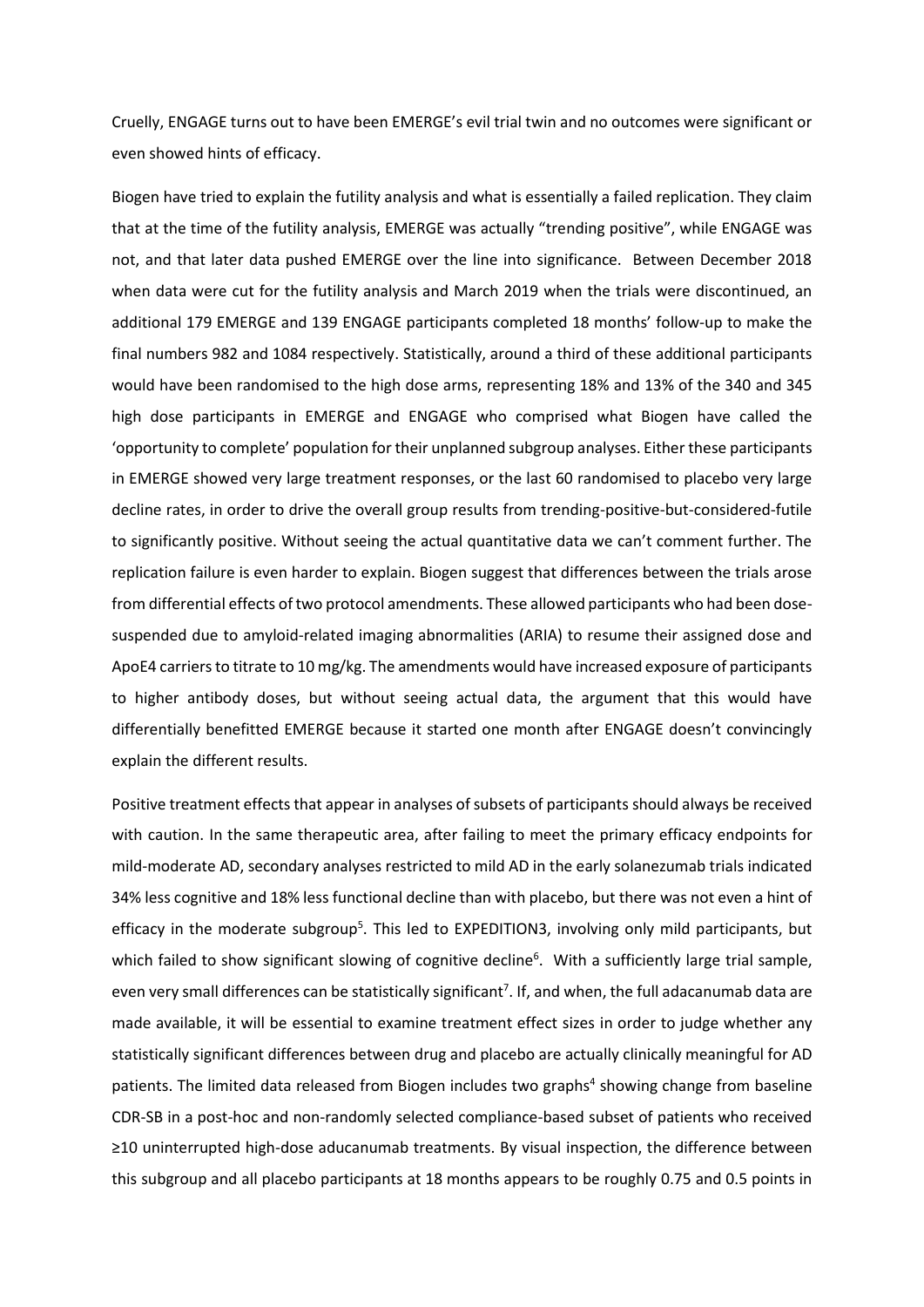EMERGE and ENGAGE respectively (although with no accompanying p-values). A recent study estimated that the minimal clinically important treatment difference for CDR-SB should be 1 and 2 points for mild cognitive impairment and mild AD patients respectively<sup>8</sup>.

The advent of an effective treatment to slow AD progression would represent an important milestone. Biogen's claims will be welcomed as a confirmation for those scientists who have invested their careers in the amyloid hypothesis and have seen a string of treatment failures knock confidence in this. Biogen simply haven't released sufficient information to know if we should be celebrating what could be a Lazarus-like return for aducanumab, or whether the drug is a zombie, reanimated by Chance and selective and limited presentation of trial results. The Company have said that more information will be presented at the Clinical Trials on Alzheimer's disease (CTAD) meeting in December, but it is frustrating that commercial considerations have led to such incomplete and delayed reportin[g](https://paperpile.com/c/K8MKJO/i7b9)<sup>9</sup>. As we interpret this and any subsequent data reveals by the company that fall short of full disclosure, we should be mindful that Biogen will have had the results of all their analyses since June when they held an earlier meeting with the FDA. AD patients and the people who love and care for them are an important and potentially vulnerable group. Many of them will have assisted Biogen and other companies through their participation in clinical trials and they will receive news stories such as this latest example with mixed emotion, particularly after historical overselling of trial data from this area. Since Biogen's 22 October announcement, it has been very difficult to know what to say to the AD community about the validity and clinical significance of the results and in particular whether the treatment, even if it receives regulatory approval, is likely to deliver worthwhile benefits or be cost-effective. There are strong arguments that Biogen should come clean and present the full analyses without further delays.

## References:

1. Sevigny, J. et al. The antibody aducanumab reduces Aβ plaques in Alzheimer's disease. Nature 537, 50–56 (2016).

2. Biogen and Eisai to Discontinue Phase 3 ENGAGE and EMERGE Trials of aducanumab in Alzheimer's Disease | Biogen. Biogen Available at: http://investors.biogen.com/news-releases/newsrelease-details/biogen-and-eisai-discontinue-phase-3-engage-and-emerge-trials. (Accessed: 28th October 2019)

3. Biogen Q1 2019 Earnings Presentation[. http://investors.biogen.com/static-files/1e8f9954-58d4-](http://investors.biogen.com/static-files/1e8f9954-58d4-41cf-a6d7-6626338656c3) [41cf-a6d7-6626338656c3](http://investors.biogen.com/static-files/1e8f9954-58d4-41cf-a6d7-6626338656c3)

4. Biogen Q3 2019 Earnings Presentation. Available at: [http://investors.biogen.com/static](http://investors.biogen.com/static-files/40565136-b61f-4473-9e58-9be769bbac6c)[files/40565136-b61f-4473-9e58-9be769bbac6c.](http://investors.biogen.com/static-files/40565136-b61f-4473-9e58-9be769bbac6c)